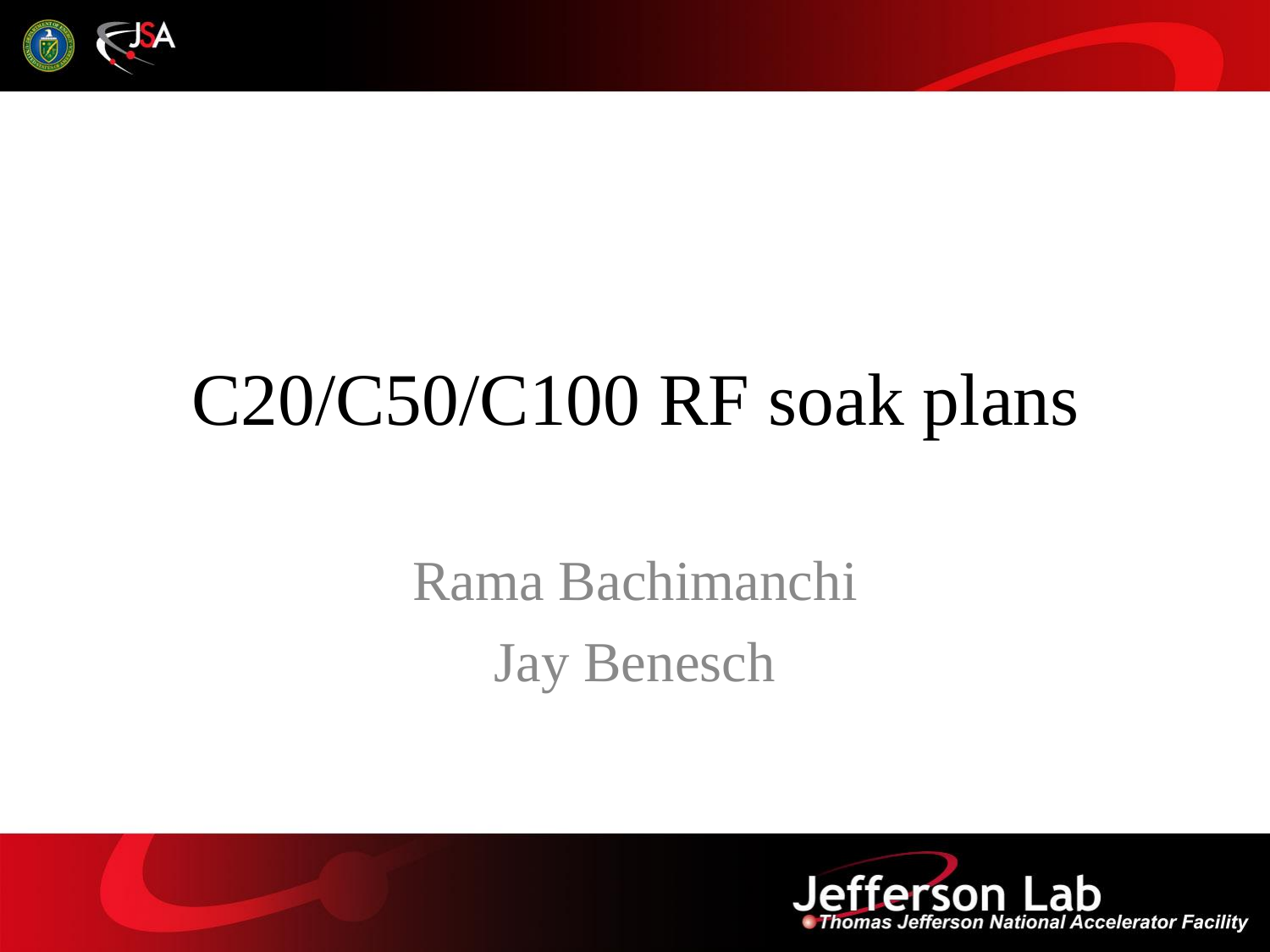### Initialization

- MaxGSET (GSET.DRVH) for all C25 and C50 cavities will be set at 14 MV/m in CED (EPICS)
- MaxGSET (GSET.DRVH) for all C100 cavities will be set at 24 MV/m or  $E_{\text{maxop}}$  (from SRF) in CED (EPICS)
- This process will take two weeks with 24/7 power permit. No controlled accesses permitted.
- Individual cavity fault limit is defined as a WGVF or CWAD fault every 5-10 minutes. CWWT faults require backing off GSET immediately.



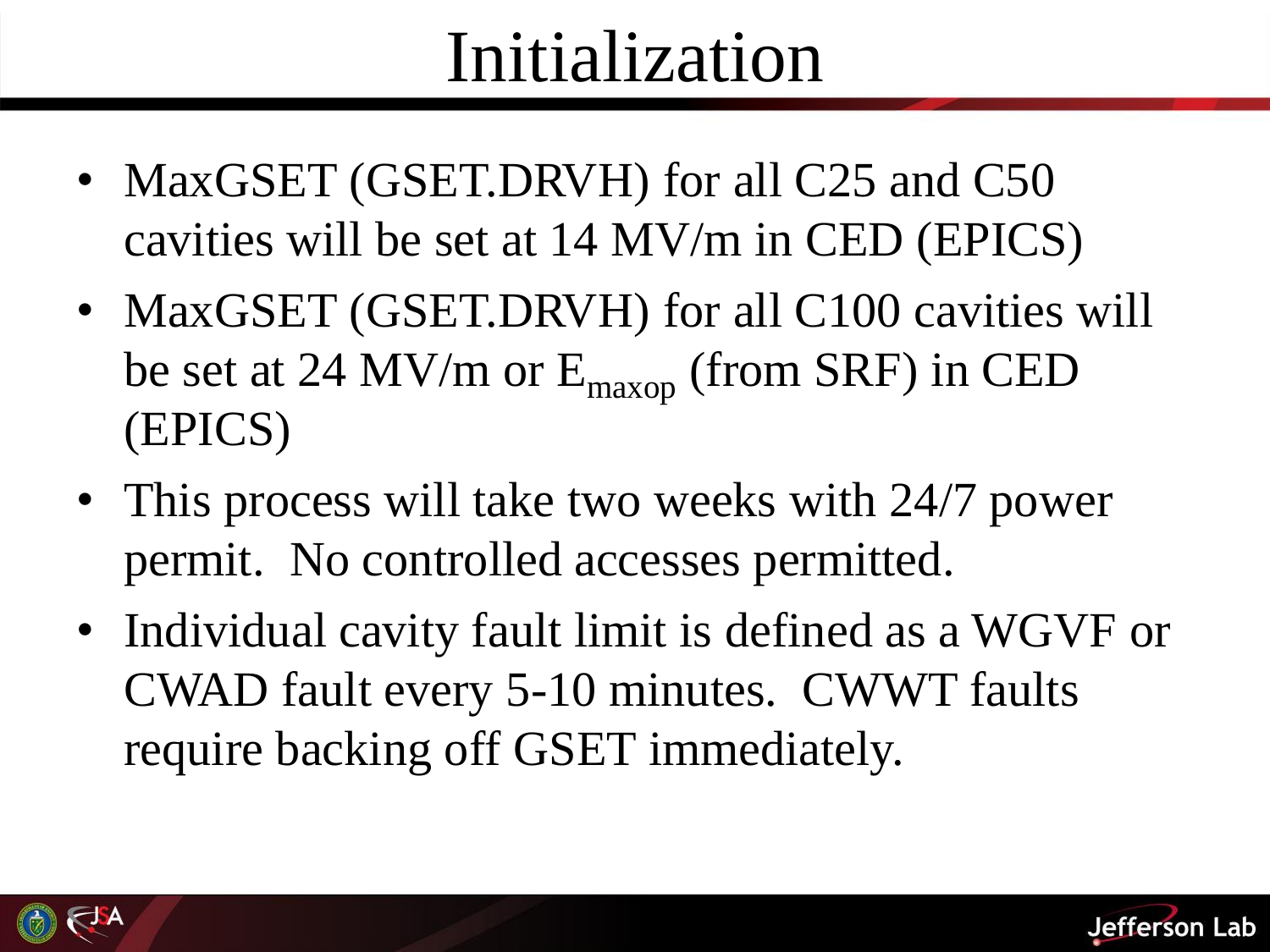### C100 soak plans

- LLRF group will place a CM in GDR mode with all cavities at 12 MV/m (or lower if they are quench/boiling limited)
- LLRF will walk up all cavities in parallel in 0.5 MV/m steps until a fault limit is reached on a cavity. That cavity will be returned to its last stable value and the increments will be resumed on the others.
- This process will continue until all the cavities have reached a fault limit or the JT valve is railed open and LL is dropping.
- All cavities above 17 MV/m will be lowered in parallel at 30 minute intervals until JT comes off rail and LL stabilizes.
- The values so obtained will be put in CED as MaxGSET and in EPICS as GSET.DRVH
- Estimated time: one day per module



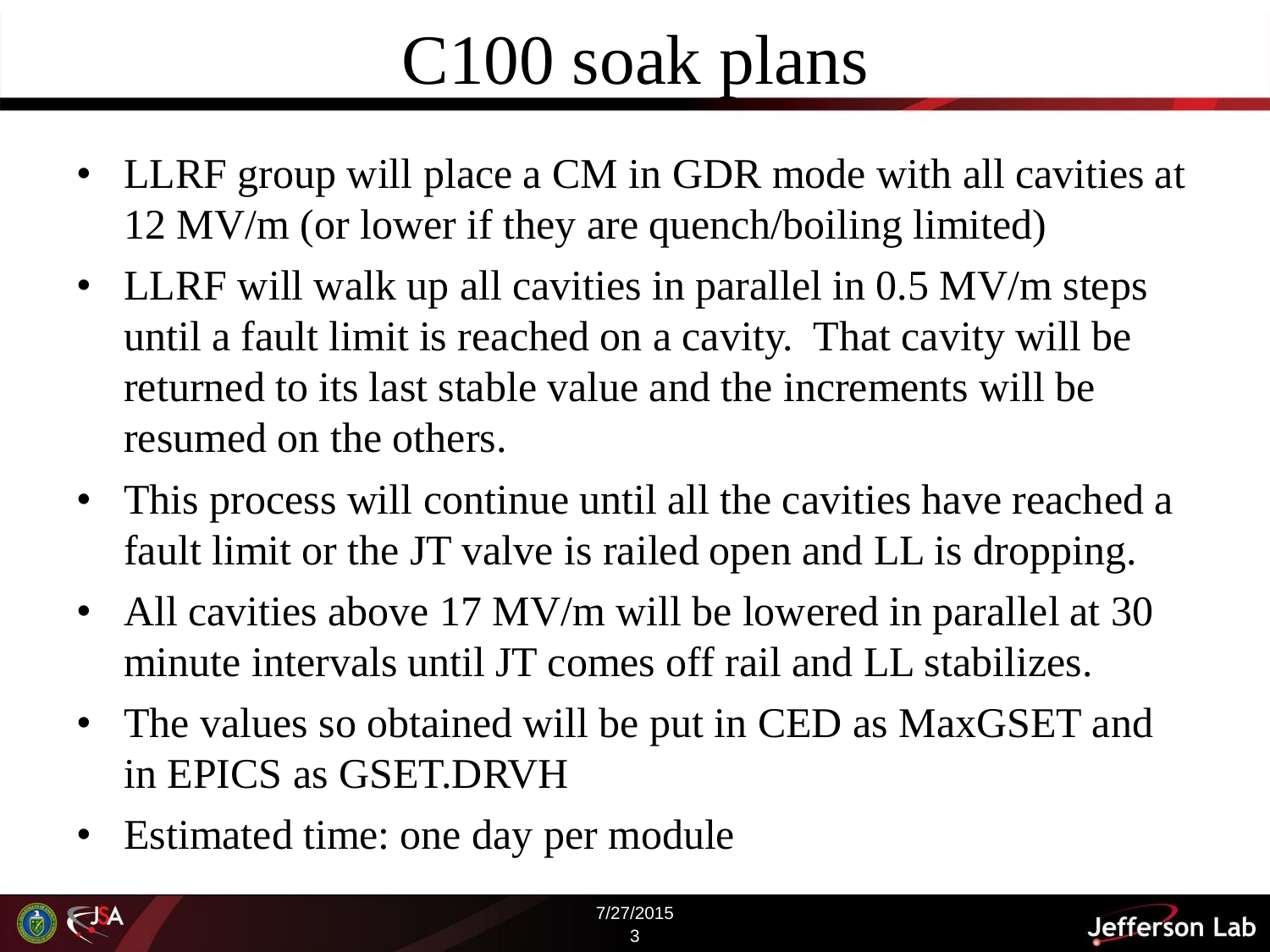## C50 soak plans

- EES-RF group under Steve Cooper will place a CM in RF on with all cavities at 8 MV/m
- EES-RF will walk up all cavities in parallel in 0.5 MV/m steps until a fault limit is reached on a cavity. That cavity will be returned to its last stable value and the increments will be resumed on the others.
- This process will continue until all the cavities have reached a fault limit, 14 MV/m, or the JT valve is railed open.
- All cavities above 10 MV/m will be lowered in parallel at 30 minute intervals until JT comes off rail and LL stabilizes.
- The values so obtained will be put in CED as MaxGSET and in EPICS as GSET.DRVH
- Estimated time: one day per module



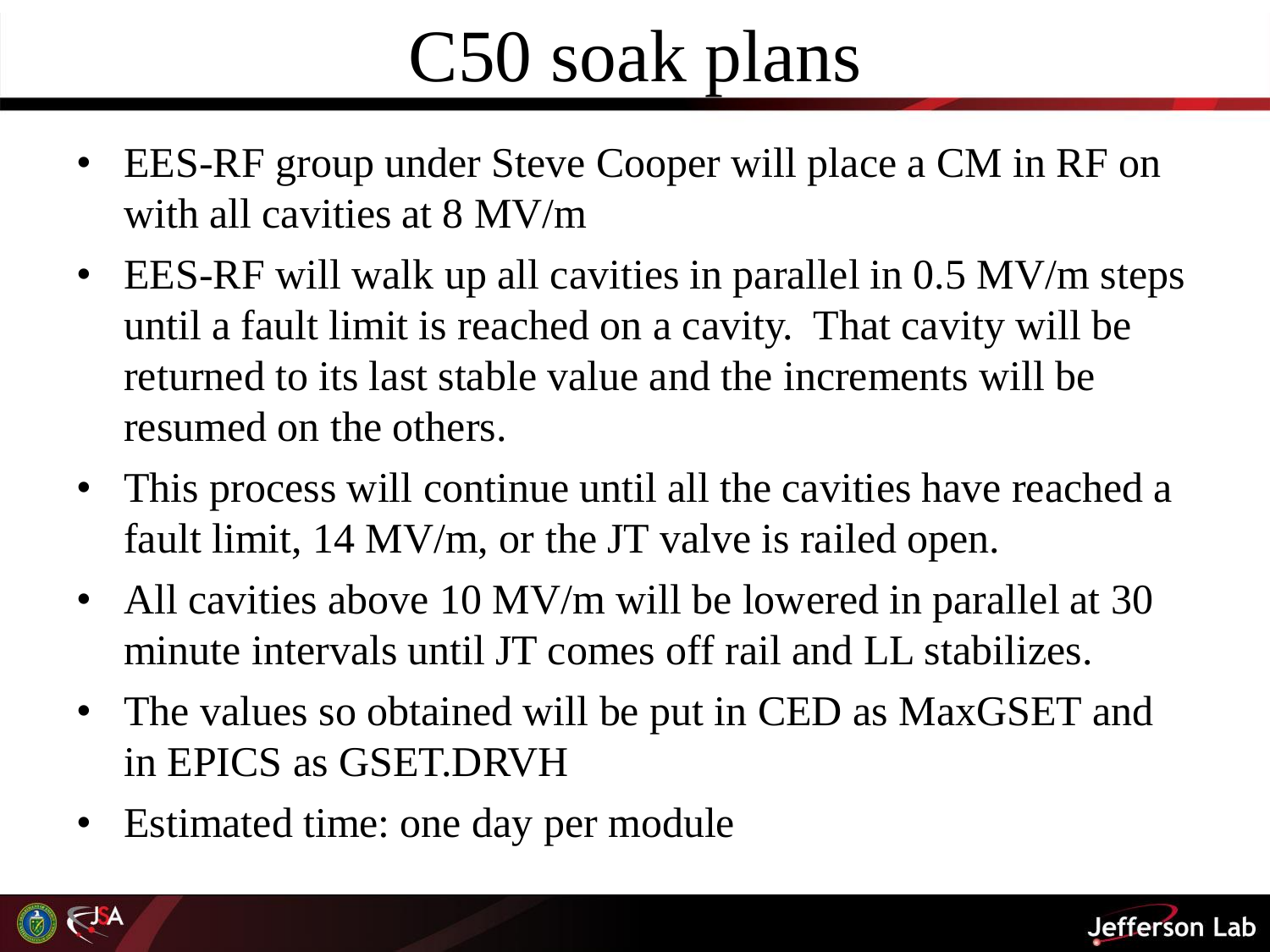## C20 lem data acquisition

- EES-RF group under Steve Cooper will place a CM in RF on with all cavities at 5 MV/m
- Operations will walk up all cavities in parallel in 0.5 MV/m steps until a fault limit is reached on a cavity. That cavity will be returned to its last stable value and the increments will be resumed on the others.
- This process will continue until all the cavities have reached a fault limit or 14 MV/m.
- The values so obtained will be increased by 0.3 MV/m put in CED as MaxGSET and in EPICS as GSET.DRVH
- Jay Benesch will create a config file by reducing the frequent fault value Ops stopped at by 0.75 MV/m.
- Fault Finder application will be started



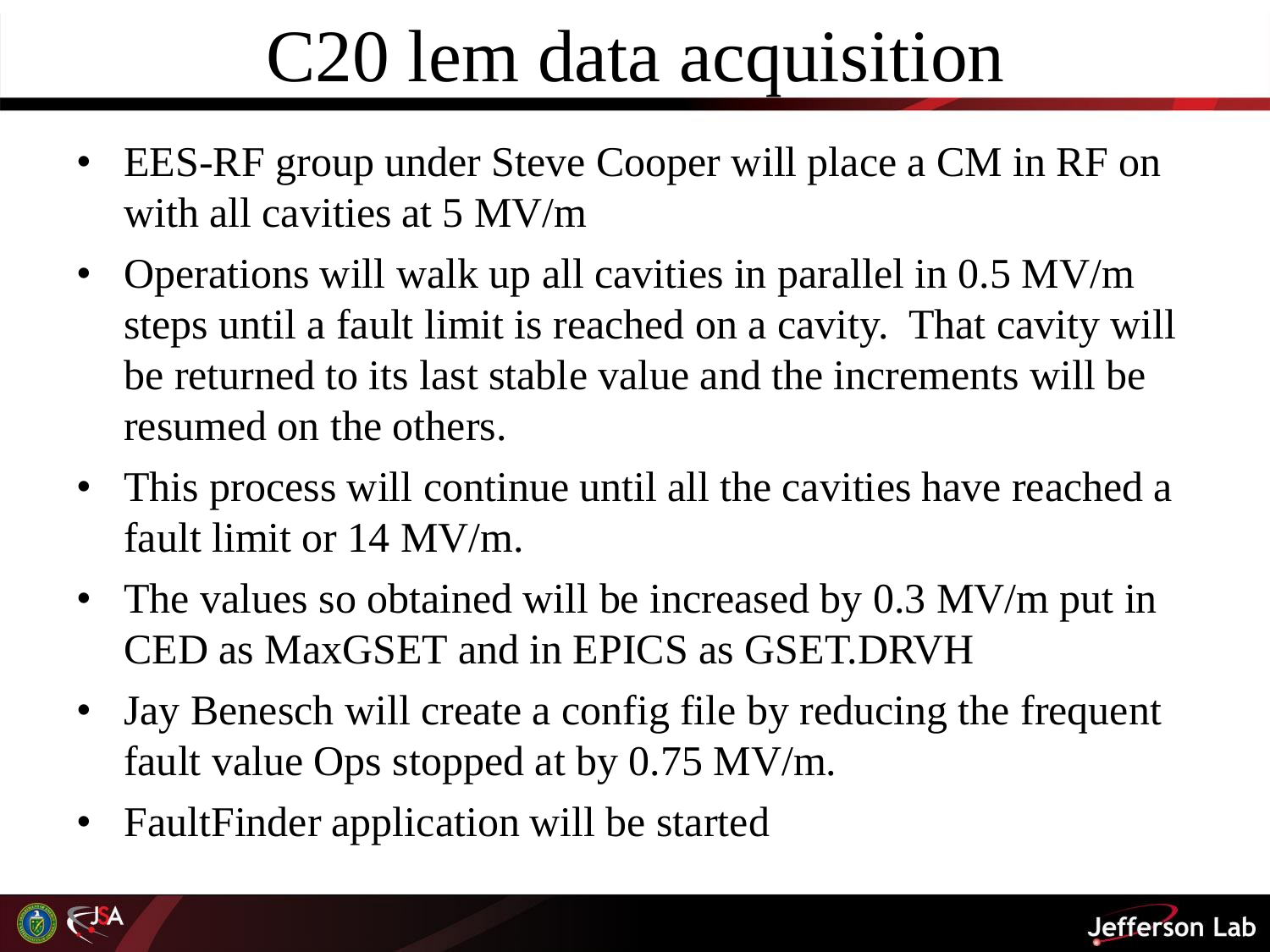### FaultFinder

- Starts with GSET from config file
- Accumulates five true arc faults at each GSET
- Alerts operators for decision when there are many CWVF or one CWWT fault
- Increases GSET 0.5 MV/m to get fault data at shorter intervals. Does this twice.
- Jumps back down to (config file  $-0.5$  MV/m) to accumulate data. Repeats -0.5 increment after five true arc faults.
- Last data point will have roughly one day interval
- Cavities are normally operated at 2-3 days between faults, so two weeks of data acquisition is a compromise between model accuracy and calendar time. Slopes of fault\_interval(time) vary widely and must be accommodated.